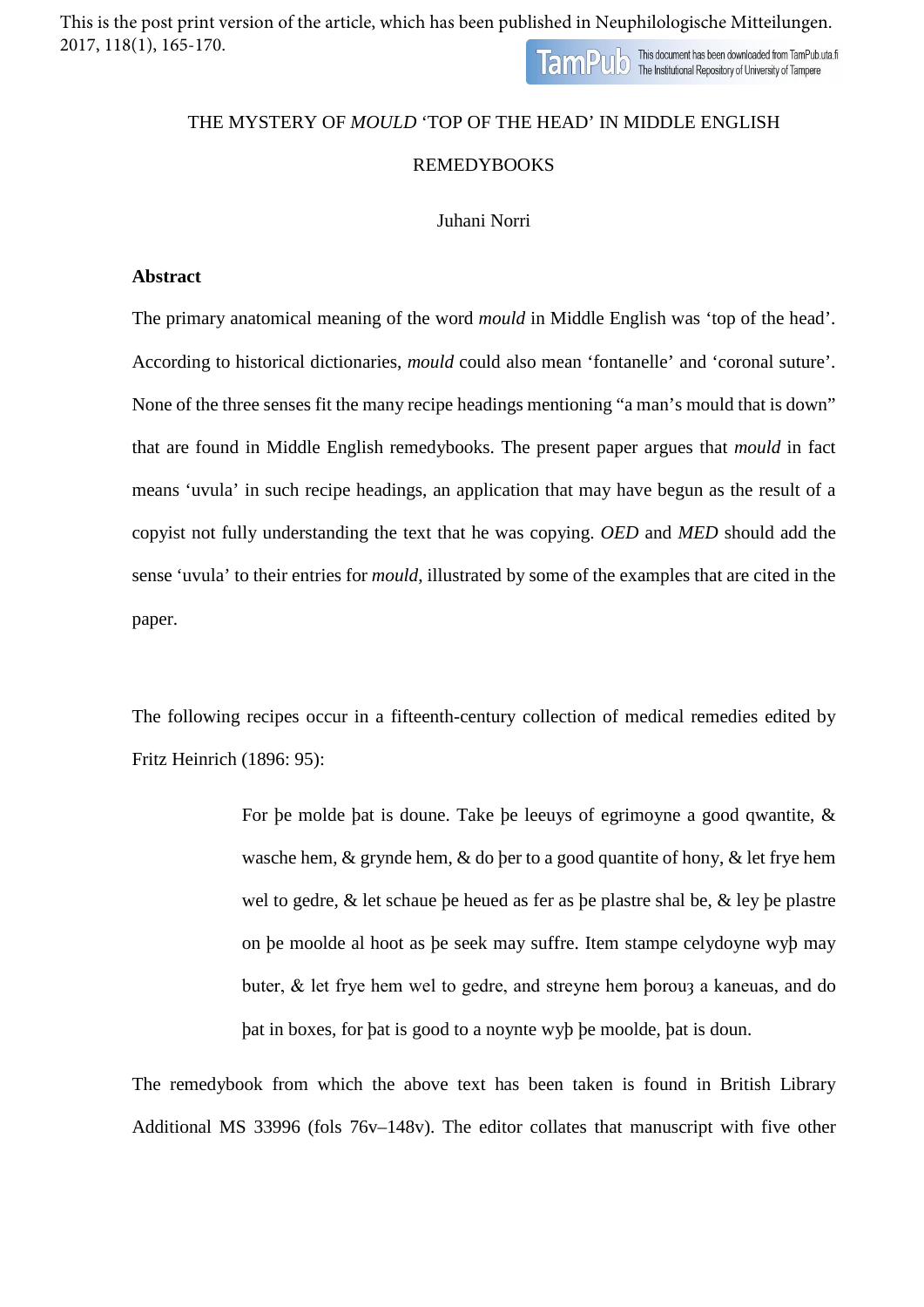ones, [1](#page-1-0) each of them containing recipes for "a man's mould that is down" or "a man's mould that is fallen". The text "For moold fallinge" appears in the margin of one of the manuscripts.

It is difficult to see what medical condition the medieval writers had in mind when they wrote recipes for curing the *mould*. Evidently, the word denotes a part of the body, as the passages mention placing a plaster on the *mould* or anointing it. Of the six homonymous headwords in the *OED*, *mould/mold* n.2 'the top or dome of the head' is the only one that would make sense in the context of applying the plaster.<sup>[2](#page-1-0)</sup> The corresponding entry in the *MED* is that for  $\text{mod}(e)$  n.(2) 'the top or crown of the head; the head'.<sup>[3](#page-1-1)</sup> The word goes back to Old English *molda* (*molde*), similarly used of the highest point of the head.<sup>[4](#page-1-2)</sup> In some Middle English recipes for "a mould that is down", the word *head* is used instead of *mould* in instructions on where to apply the medicine:

> And ['if'] a mon thenke that is molde be adon. Tak the leues of egrimoyne and seth hem in hony and make a plastre therof and thenne do it vnto thin hed and bind hit wel therto and let it ligge ther al a dai al hol. And it schal saue the and make the wel.<sup>[5](#page-1-3)</sup>

> For þe moold þat is adowne. Take þe levys of egremoyne & seeþ hem in hony & make a plastre & ley vppon þe moolde & it schall sone amende. Or seeþ celydoyne in butter or in clene grece and anoynte þerwiþ þyn heed.[6](#page-1-4)

<sup>&</sup>lt;sup>1</sup> British Library [=BL] Sloane MSS 405 and 3153, BL Royal MSS 17 A.III and 19674, BL Harley MS 1600.

<span id="page-1-0"></span><sup>2</sup> *OED Online* <http://www.oed.com> accessed 22 January 2017. The *OED* also lists the sense 'a fontanelle on an infant's head'.

<span id="page-1-1"></span><sup>3</sup> In *MED* the word is also said to mean 'the coronal suture'. < http://quod.lib.umich.edu/m/med/> accessed 22 January 2017.

<span id="page-1-2"></span><sup>4</sup> Bosworth and Toller (1898) s.v. *molda or molde*; Toller (1921) s.v. *molda*.

<sup>5</sup> BL Sloane MS 2457, fol. 11r.

<span id="page-1-4"></span><span id="page-1-3"></span> $6$  BL Sloane MS 1764, fol. 11r.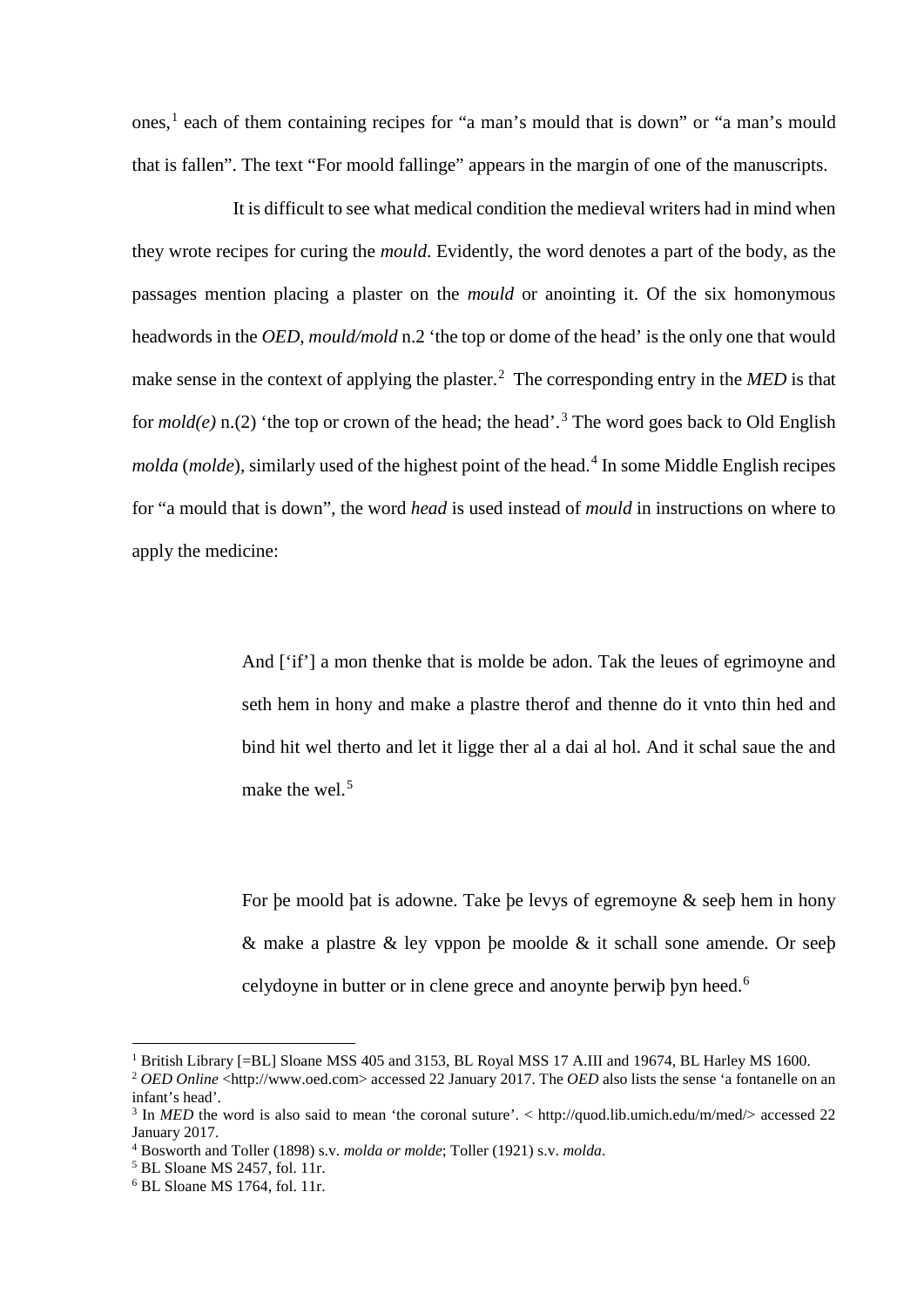It seems clear that *mould* does indeed signify 'the top of the head' or possibly just 'head' in those parts of the recipes that describe the application of the plaster. The use of the word in the heading of the recipe is, however, something of a mystery. How can the top of the head be "down"? Conceivably, the expression might be used of a state of sorrow or dejection. The problem with that interpretation is that the simple adverb *down* has not been attested in such senses in Middle English. The *MED* s.v. *doun* adv. records only the combinations *doun caste* and *doun folde* 'cast down; dejected' (sense 5a.b). In the *OED* s.v. *down* adv., the earliest citation of *down* 'into or in low spirits' (sense 18) dates from 1612. Moreover, there are versions of the Middle English recipes that point to something physical being raised or lifted up:

> For a mannes moolde þat is doun. Take a good quantite of þe leefis of egremoine and wasch hem clene & grind hem smal... Or take & stamp celidoine & fri it wele in mai boter & þan strein it & do it in boxes & þer anoint þe molde þat is down aftir þat þe forseide plaistre haþ reised it aaen.<sup>[7](#page-2-0)</sup>

In one remedybook (Hunt and Benskin 2001: 95), the *mould* is said to *become down* in the afflicted patient, the verb *become* here most likely being used in the sense 'come, arrive' (*OED* s.v., sense 1a):

<span id="page-2-0"></span> <sup>7</sup> BL Sloane MS 3153, fol. 77r.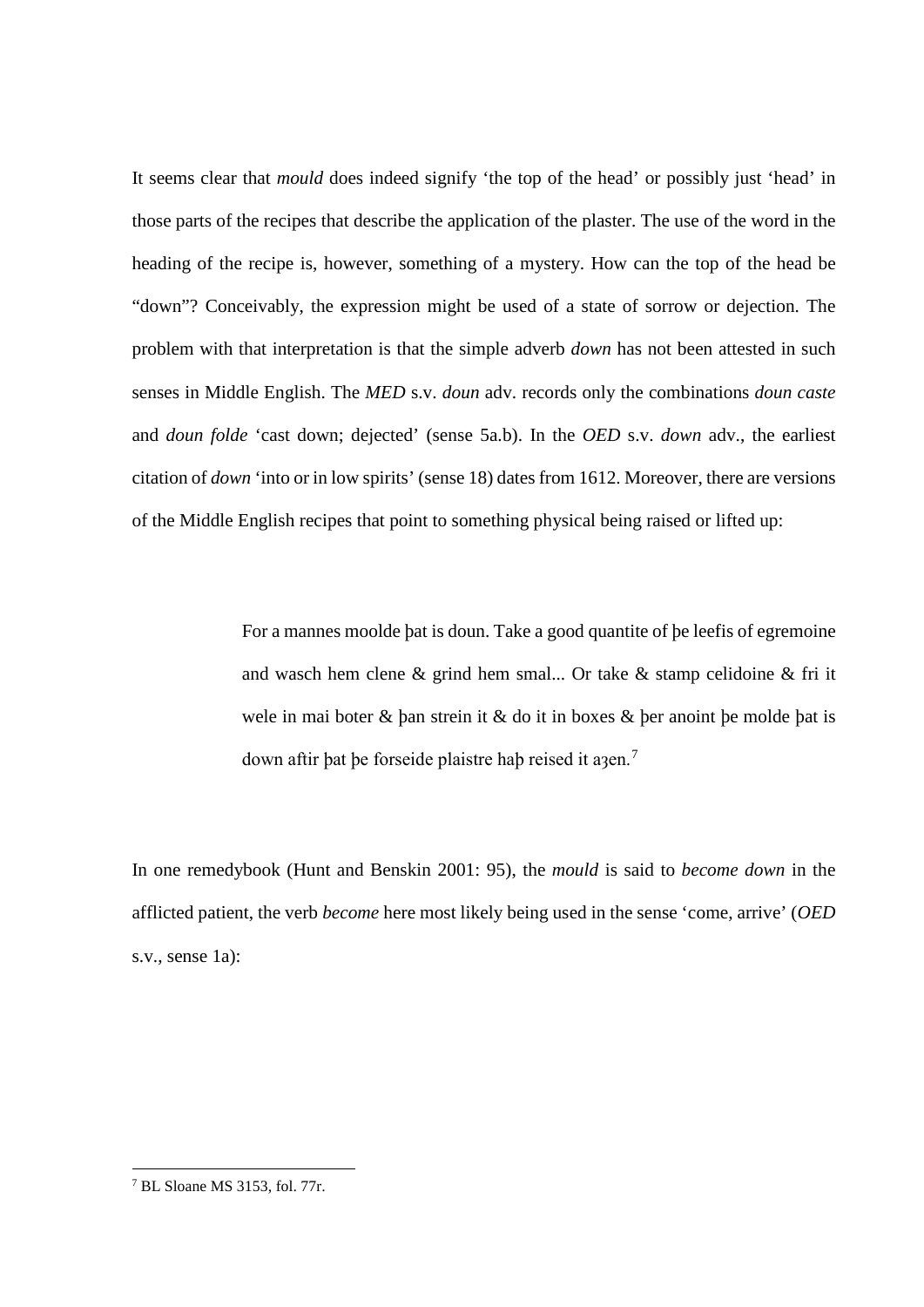Item if þe molde becum [*a doun* added in margin]. Tack þe leues of egremoyne and seit hem in huni and mac a playstre and ley it abouen on þe molde, and þou salt warisse ['recover'].

Although Heinrich's *Medizinbuch* is included in the bibliography of both *OED* and *MED*, neither dictionary comments on the use of the word *mould* in the heading of the recipe cited at the beginning of this study. Nor has the heading been included in any of the citations listed under the entries for *mould*. The compound *mould-falling*, found in the margin of one of the manuscripts with which Heinrich collated his text, is not recorded in *OED* or *MED*. One possible reason for the omissions is that the heading and the compound do not seem to make any sense.

It is worth noting that the puzzling use of the word *mould* only appears in Middle English remedybooks. The bulk of such works consists of medicinal recipes, occasionally interspersed with other kinds of material relating to the cure of sickness and maintenance of health. The compilers borrowed freely from sources that they usually do not indicate, and the origins of any individual tract are difficult to trace. In the process of repeated copying, the content of the recipe was often subjected to scribal error, accidental introduction of a line from another recipe, synonym substitution, simplification by omission, confusion in word order, and amplification (Hargreaves 1981: 92). There are numerous examples of corrupt passages, even ghost words, found in Middle English remedybooks.<sup>[8](#page-3-0)</sup> It seems that references to "a man's mould that is down" or "a man's mould that is fallen" are the result of some such confusion in the transmission of the particular recipes. Nearly all the headings of the recipes in the

<span id="page-3-0"></span> <sup>8</sup> See e.g. Benskin (1985), Keiser (1978), Norri (1988a/b).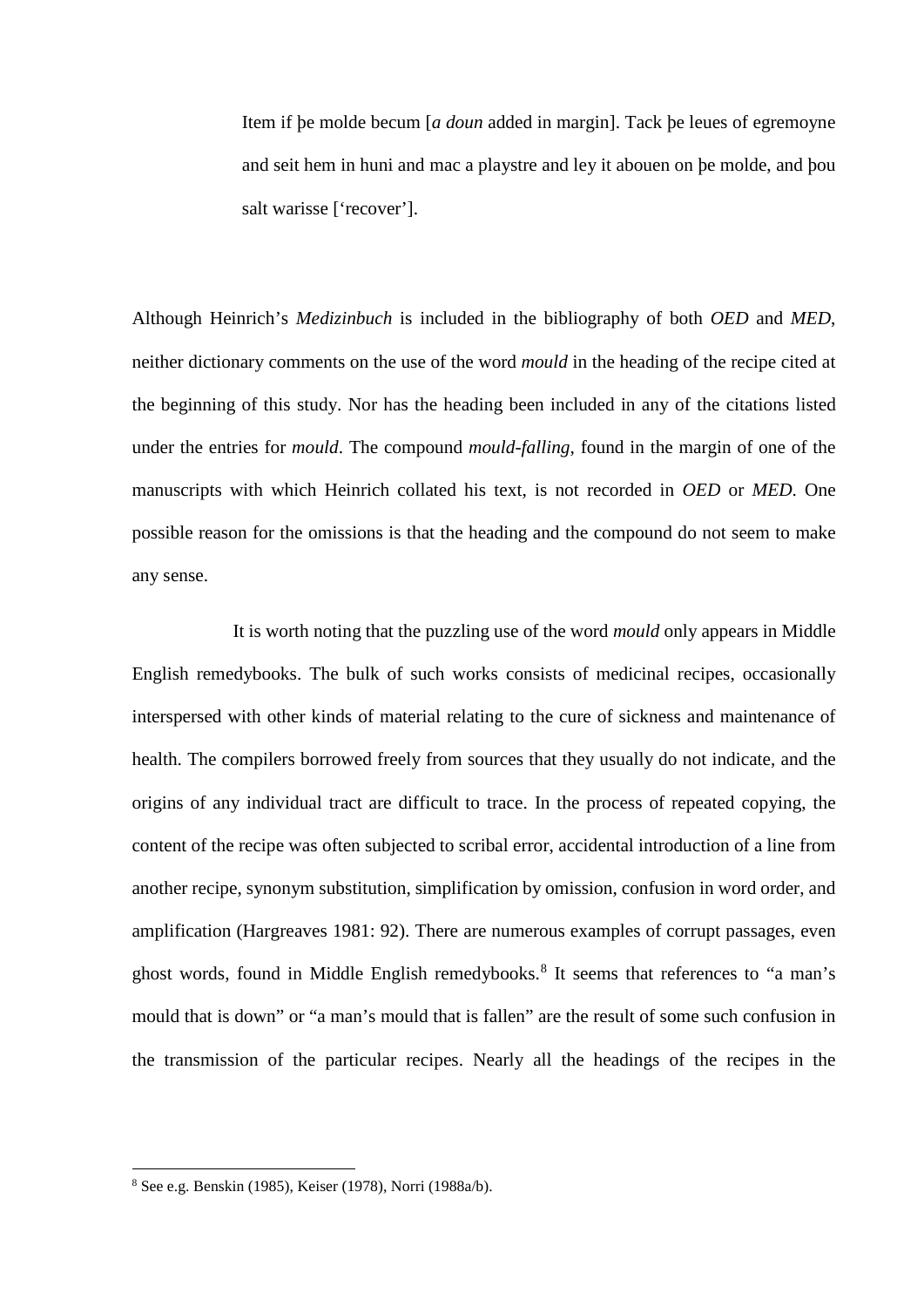*Medizinbuch* are in Latin, which suggests that the content of the collection was ultimately derived from academic works written by university-trained physicians.

There is little doubt that the *mould* mentioned in the passages cited signifies a part of the head. Those sections of the remedybooks where the extracts come from deal with a variety of ailments of the head, including disorders like headache, migraine, toothache, freckles and other spots on the face, ocular growth, poor eyesight, malodorous nostrils, and ringworm of the scalp. The idea of something being "down" or "fallen" would fit inflammation or morbid elongation of the uvula. One of the fifteenth-century English translations of Guy de Chauliac's surgical treatise describes a condition called the "fallynge of the ovefalle" as being "a maner of lousynge of the whiche be dede of brethynge and of swolowynge is letted".<sup>[9](#page-4-0)</sup> Another Middle English medical treatise, compiled from different ancient and medieval authorities by the so far unidentified "Austin", contains a paragraph titled "Medicyn yn þe bygynnyng of a squynancie  $\&$  in be fallyng of be grape, be wich is clepud vuula". <sup>[10](#page-4-1)</sup> Fourteenth, fifteenth and early sixteenthcentury medical manuscripts and early printed books contain a wealth of terms for an inflamed or elongated uvula based on the notion of the flap of tissue falling or becoming loose. Besides the Latin *casus uvule*, we find *fall of the uvula*, *falling of the grape*, *falling of the palate*, *falling of the uvefall*, *falling of uvula*, *loosing of the uvula*, *relaxation of the uvula*, and *relaxation of uve*. [11](#page-4-2) It has been observed that "[f]or centuries, authors gave the uvula a prominence that may seem disproportionate to the modern reader", the uvula being regarded as "a sentry between the mouth and the rest of the body" (Demaitre 2013: 198).

<span id="page-4-0"></span> <sup>9</sup> Ogden (1971: 491). *Ovefalle* means here 'uvula' and *letted* 'prevented'.

<span id="page-4-1"></span> $10$  Cambridge, Gonville and Caius College MS 176/97, p. 211. At the beginning of the treatise, the writer states his purpose as follows: "to myn dere gossip Thomas Plawdon citiseyn & barbour of London I Austyn schal write sumdel of theorike & sumdel of practike borue be whiche *ze* schulle be betir entre in to be worchynge of fisik in tyme of lakkyng of wise fysicians" (p. 39). Thomas Plawdon is probably Thomas Plouden, a London citizen and barber-surgeon, who died in 1413 (Voigts and McVaugh 1984: 15). *Squynancie* was a term for inflammation or swelling of the throat or parts of it.

<span id="page-4-2"></span> $11$  See the entries for these phrases in Norri (2016).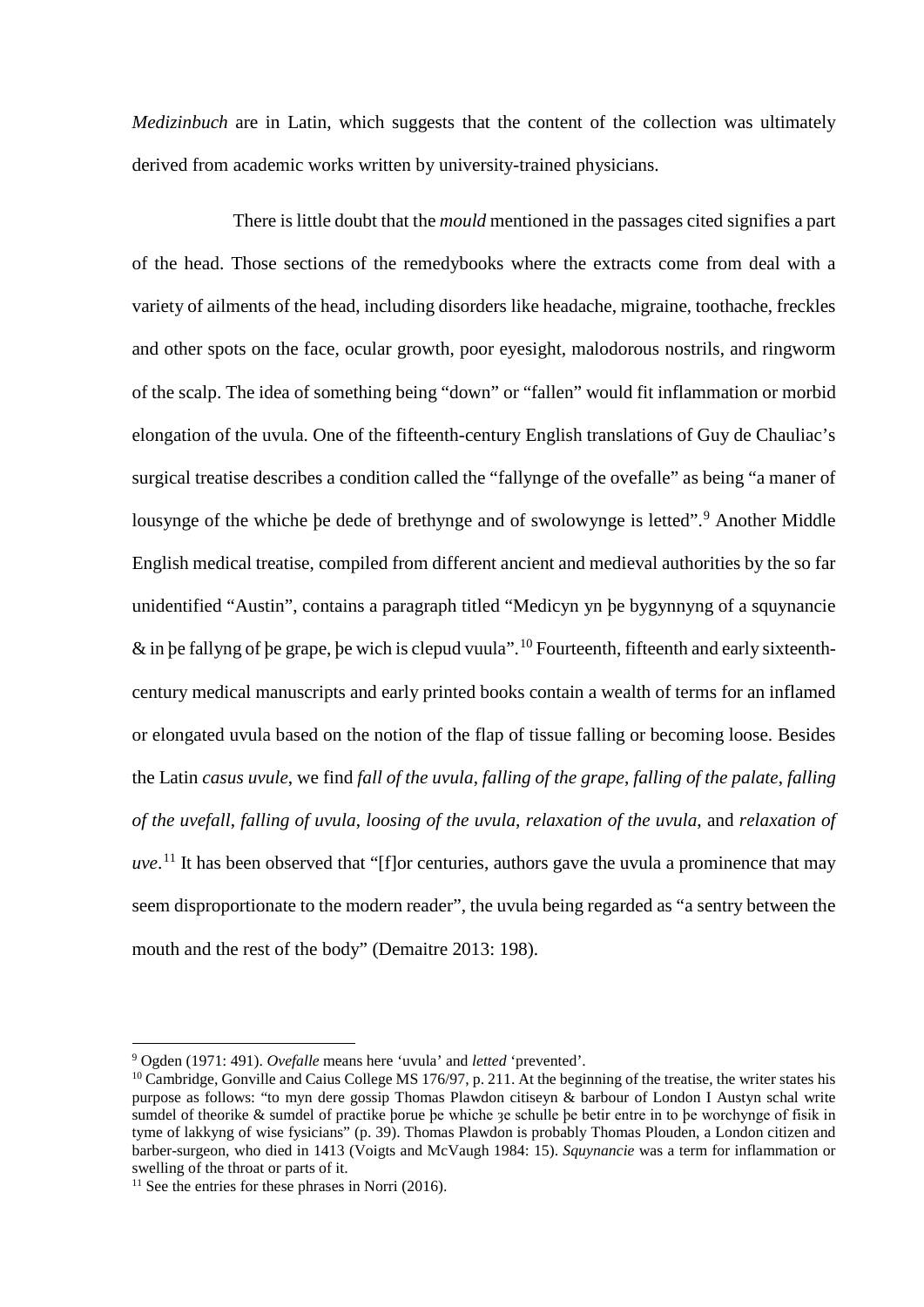One of the forms of treatment used in uvular disorders was placing a medicinal plaster on the top of the patient's head. A fifteenth-century translation of Platearius' *Practica Brevis* states that "sum men leftyn vp þe vue sodenly thryes or foure tyme on a day" and prescribes "aurea wip oleo muscellino plastrid & made leuke & leyd to be schod"<sup>[12](#page-5-0)</sup> against the condition, *schod* being a variant spelling of *shed* 'the top of the head' (*OED* s.v. *shed* n.1, sense 2a; *MED* s.v. *shed(e)* n.). Middle English versions of Guy de Chauliac's surgical work employ the word *mould* to specify the location where the plaster is applied:

> Þis iputte þerto, þat it is grauntede by Rogeryne and by his maistres to drye þe reumatik mater (and moste in children) þat þere be layde vpon the molde of þe hede, to þe quantyte of a peny, of scarlette, in þe whiche be a litel of picche, of frank encense and of mastik.<sup>[13](#page-5-1)</sup>

> Þis more þerto þat to fordrie þe reumatic mater & to releue or lifte vp aȝen þe vuula is grauntid bi Rogerin & his maistris & namli in childeren þat vpon þe molde of þe heed be put in þe quantite or breed of a peny of scarlet in which be a litil picche, encens & mastic.<sup>[14](#page-5-2)</sup>

It seems that in the transmission of recipes from academic works to remedybooks, the word *mould* came to be copied from the end of the recipe to its heading. The copyists may have thought that the recipe in fact was meant for an ailment of the top of the head, as that was the

<span id="page-5-0"></span> <sup>12</sup> Cambridge University Library MS Dd.10.44, fol. 34v. *Aurea* 'pills or boluses containing refined gold and silver'. *Oleum muscellinum* 'oil obtained from nutmegs (or possibly made with nutmegs)'.

<span id="page-5-1"></span><sup>13</sup> Ogden (1971: 492). *Scarlette* 'cloth of scarlet colour'.

<span id="page-5-2"></span><sup>&</sup>lt;sup>14</sup> Cambridge, Jesus College MS O.G.23, fol. 324v.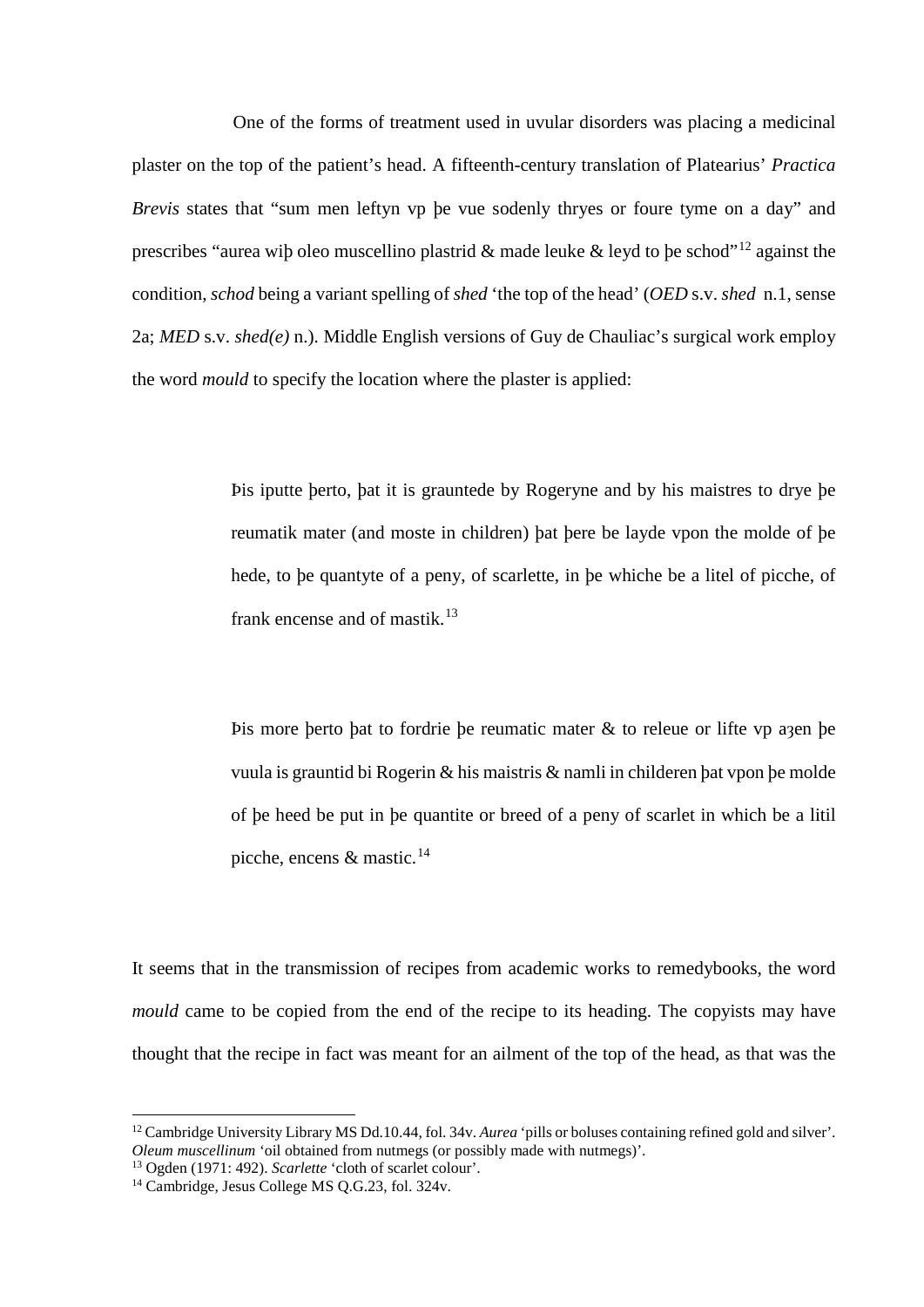location for applying the plaster. If that was the case, they must have wondered how the top of the head could be "down" or "fall". Another possibility is that the word *mould* was on purpose used to translate the Latin word *uvula*, for which there may not have been any existing vernacular term. The motivation for the extension of meaning would then be the fact that the uvula is a projection from the top part of the oral cavity. The latter theory would gain support from medieval texts other than the ones cited where *mould* is clearly used in the sense 'uvula', without any reference to the top of the head. One such paragraph occurs in a fifteenth-century remedybook titled "Experimenta Dinamidiorum Libri Galieni":

> Now it is to touche of þe medicines þat fallen for þe squincy. Tak diamorion abbatis and þis helpeþ alle maladies of þe rofe of mouþe and for þe þrote and it doþe arise þe molde þat is yfalle and moist it makeþ drie ... And whan tyme is enoynt þe molde and þe rofe of þe mouþe or elles do it holde it in þe þrote.[15](#page-6-0)

The recipe is meant for curing *squincy*, which was a term covering various kinds of inflammation or swelling of the throat or parts of it.<sup>[16](#page-6-1)</sup> The medication prescribed should be applied to the throat, the palate, and the *mould*, which here unquestionably has the sense 'uvula'.

The *OED* and the *MED* should add the sense 'uvula' to their entries for *mould/mold* n.2 and *mold(e)* n.(2), respectively. The above passage from "Experimenta Dinamidiorum Libri Galieni" would make an apt citation under that sense. The recipes against "a man's mould that is down" or "a man's mould that is fallen" could also be included among

<span id="page-6-0"></span> <sup>15</sup> BL Additional MS 34111, fols 126v–127r. *Diamorion abbatis* was an electuary containing crushed mulberries or juice extracted from mulberries. See Norri (2016) s.v. *diamoron*.

<span id="page-6-1"></span><sup>16</sup> See Norri (2016) s.v. *squinsy*. The dictionary also lists *squinancy* (cf. note 10) and *quinsy*, which were similarly used of inflamed or swollen conditions of the throat. Of the three terms, *quinsy* may still be found in present-day medical works in the sense 'peritonsillar abscess' (*OED* s.v. *quinsy* n.).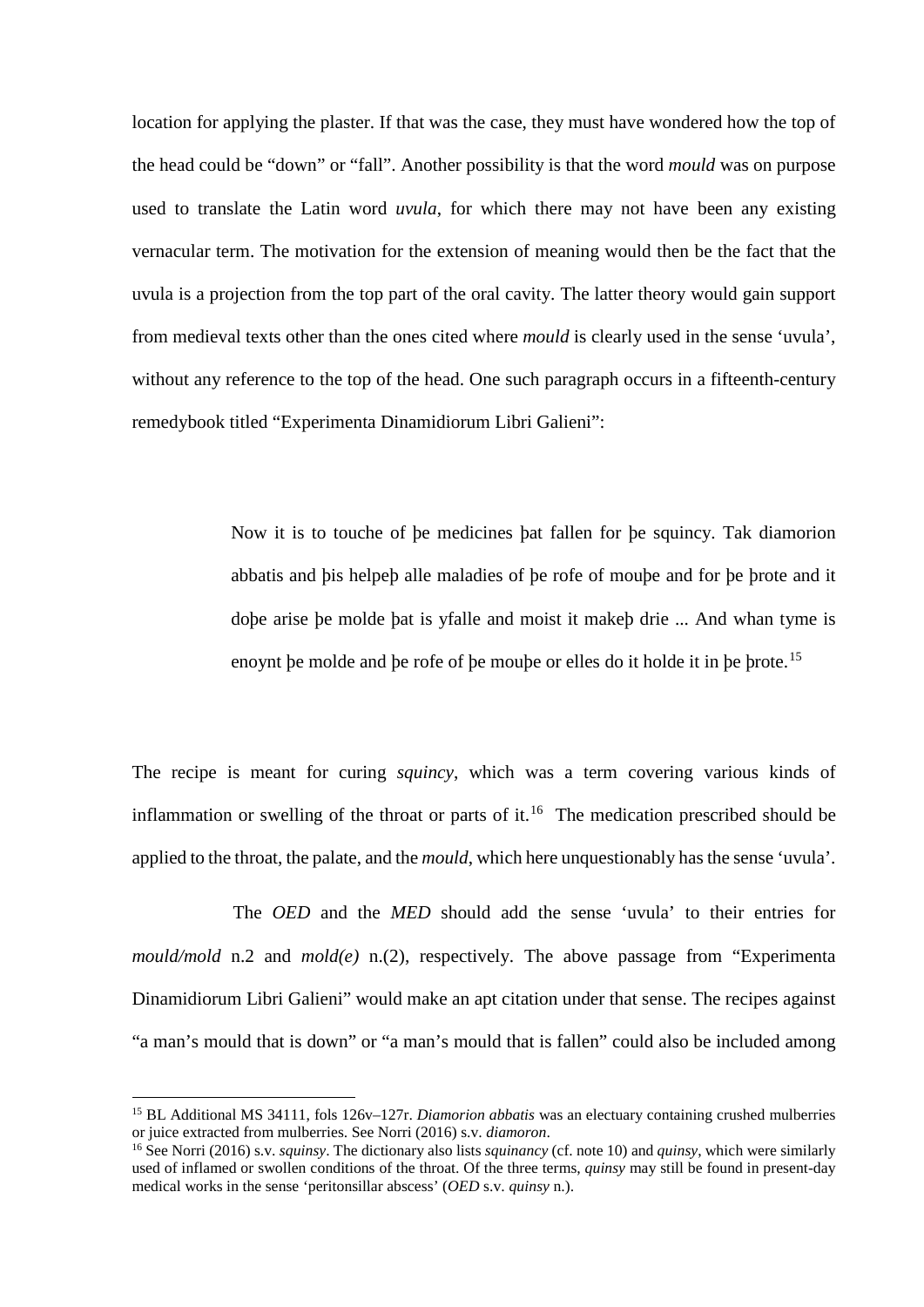those citations, possibly with a comment on how *mould* came to be used for the uvula in those instances. Medical historians and editors of medieval medical texts may one day find the supposed Latin originals of recipes such as the ones in Heinrich's *Medizinbuch*. The central ingredients in those recipes are agrimony (Agrimonia eupatoria) and greater celandine (Chelidonium majus). $17$ 

University of Tampere **IVE SET ASSESSED ASSESSED A** SUPPORTED JUHANI NORRI

## **REFERENCES**

Benskin, Michael. 1985. For Wound in the Head: A Late Mediæval View of the Brain. *Neuphilologische Mitteilungen* 86: 199–215.

Bosworth, Joseph and T. Northcote Toller, eds. 1898. *An Anglo-Saxon Dictionary*. London: Oxford University Press.

Demaitre, Luke. 2013. *Medieval Medicine: The Art of Healing, from Head to Toe*. Santa Barbara, Cal.: Praeger.

Hargreaves, Henry. 1981. Some Problems in Indexing Middle English Recipes. *Middle English Prose: Essays on Bibliographical Problems*, eds. Anthony S. G. Edwards and Derek Pearsall, 91–113. New York: Garland.

Heinrich, Fritz, ed. 1896. *Ein mittelenglisches Medizinbuch*. Halle: M. Niemeyer.

Hunt, Tony. 1989. *Plant Names of Medieval England*. Cambridge: D. S. Brewer.

Hunt, Tony, ed. With the collaboration of Michael Benskin. 2001. *Three Receptaria from Medieval England: The Languages of Medicine in the Fourteenth Century*. Medium Ævum Monographs, New Series 21. Oxford: Society for the Study of Medieval Languages and Literature.

Keiser, George R. 1978. Epwort: A Ghost Word in the Middle English Dictionary. *English Language Notes* 15: 163–164.

<span id="page-7-0"></span><sup>&</sup>lt;sup>17</sup> Medieval Latin *celidonia* is also recorded in the senses 'red horned-poppy (Glaucium corniculatum)' and 'yellow horned-poppy (Glaucium flavum)' in Hunt (1989: 74–75). The present author would appreciate any information about Latin texts that may lie behind the Middle English recipes.